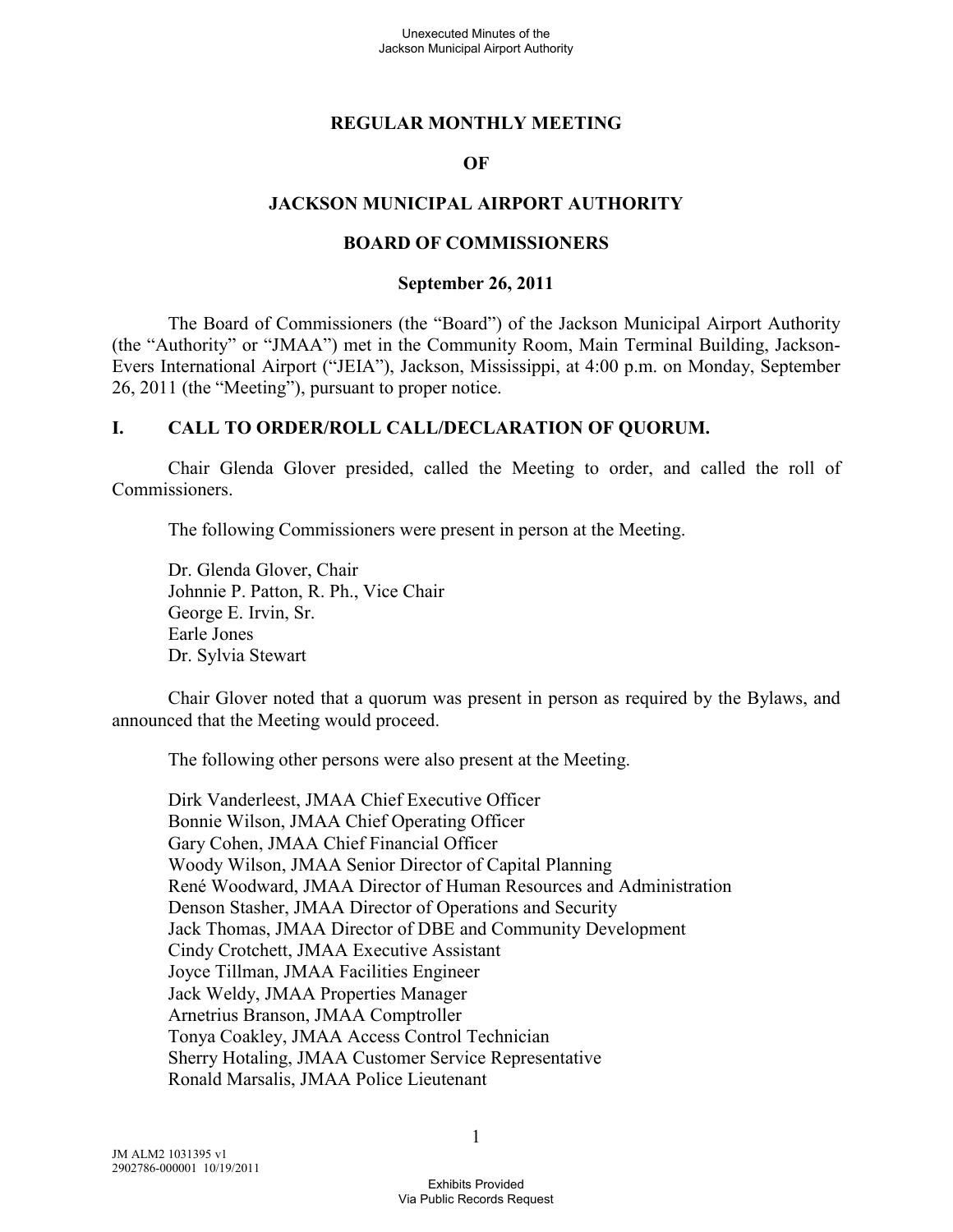Garry Montgomery, JMAA Maintenance Manager Chuck Lott, Neel-Schaffer Jim White, Waggoner Engineering, Inc. Terry Lovelace, Utility Constructors, Inc. Karl Banks, Lee Allen & Associates, LLC Neal Shearer, Insituform Technologies, Inc. David Wall, SouthGroup Insurance Services Alan Moore, Baker Donelson Bearman Caldwell & Berkowitz Jeff Wagner, Baker Donelson Bearman Caldwell & Berkowitz Alexander Martin, Baker Donelson Bearman Caldwell & Berkowitz

# **II. APPROVAL AND EXECUTION OF MINUTES.**

#### **A. Special Quarterly Meeting of the Board of Commissioners, August 22, 2011.**

# **B. Open Session and Executive Session of the Regular Monthly Meeting of the Board, August 22, 2011.**

After discussion, upon motion duly made by Commissioner Stewart, seconded by Commissioner Jones, and unanimously approved by the affirmative votes of all Commissioners present, the minutes described above were approved as presented and directed to be filed in the appropriate minute book and records of the Authority.

#### **III. PUBLIC COMMENTS.**

None.

#### **IV. REPORTS.**

#### **A. Chief Executive Officer.**

**1.** *Airport Project Manager Summary, Period Ending August 31, 2011.* 

#### **2.** *Airport Activity Statistics Report, Period Ending August 31, 2011.*

Mr. Vanderleest directed the Board's attention to the Airport Project Manager Summary and the Airport Activity Statistics Report as found in the packet distributed to the Board prior to the Meeting (the "Packet"), and discussed these reports with the Board. A copy of the Packet is attached as an exhibit to the minutes of the Meeting.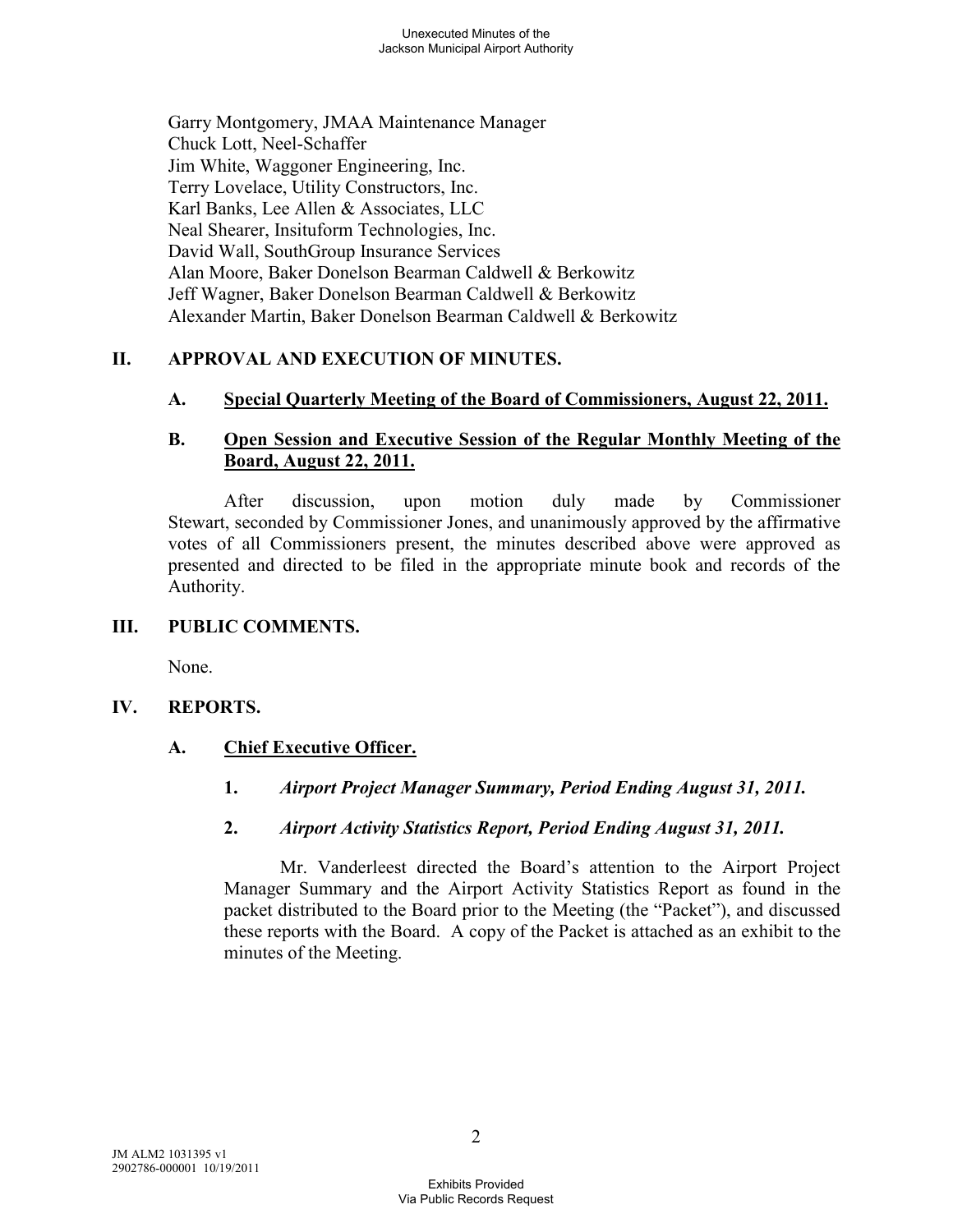# **3.** *Employee and Organizational Recognitions.*

a. Employee of the Month, September 2011: Tawanda Armstrong, Certified Police Officer, Department of Public Safety.

Mr. Vanderleest said that Ms. Armstrong was not present at the Meeting, so she would be recognized and commended at a later date.

## **4.** *Professional Recognitions.*

- a. Tonya Coakley, Access Control Technician, Department of Operations & Security.
	- (1) Basic Supervisory Course, Awarded by Mississippi State Personnel Board.

Mr. Vanderleest recognized and commended Ms. Coakley for completing the Basic Supervisory Course as presented by the Mississippi State Personnel Board.

- b. Joyce Tillman, Facilities Engineer, Department of Capital Programming.
	- (1) Basic Supervisory Course, Awarded by Mississippi State Personnel Board.

Mr. Vanderleest recognized and commended Ms. Tillman for completing the Basic Supervisory Course as presented by the Mississippi State Personnel Board.

#### **5.** *Organizational Recognitions.*

Mr. Vanderleest said that JMAA had received the 2011 ASQ Field Work Award in the Cleanest Data category as awarded by Damien Kobel Mark Adamson. Mr. Vanderleest singled out Sherry Hotaling, a JMAA employee, for her exemplary work in bringing about this organizational recognition.

#### **6.** *Other Matters.*

a. 2011 Hawkins Field Airshow.

Mr. Vanderleest reminded the Board that the 2011 Hawkins Field Airshow would be held on October  $1 - 2$ , 2011.

During discussion, in response to a question from Commissioner Irvin, Mr. Vanderleest discussed safety measures in light of recently reported aerial accidents involving old aircraft and air shows. Mr. Vanderleest said that air races are not regulated by FAA, but aerial shows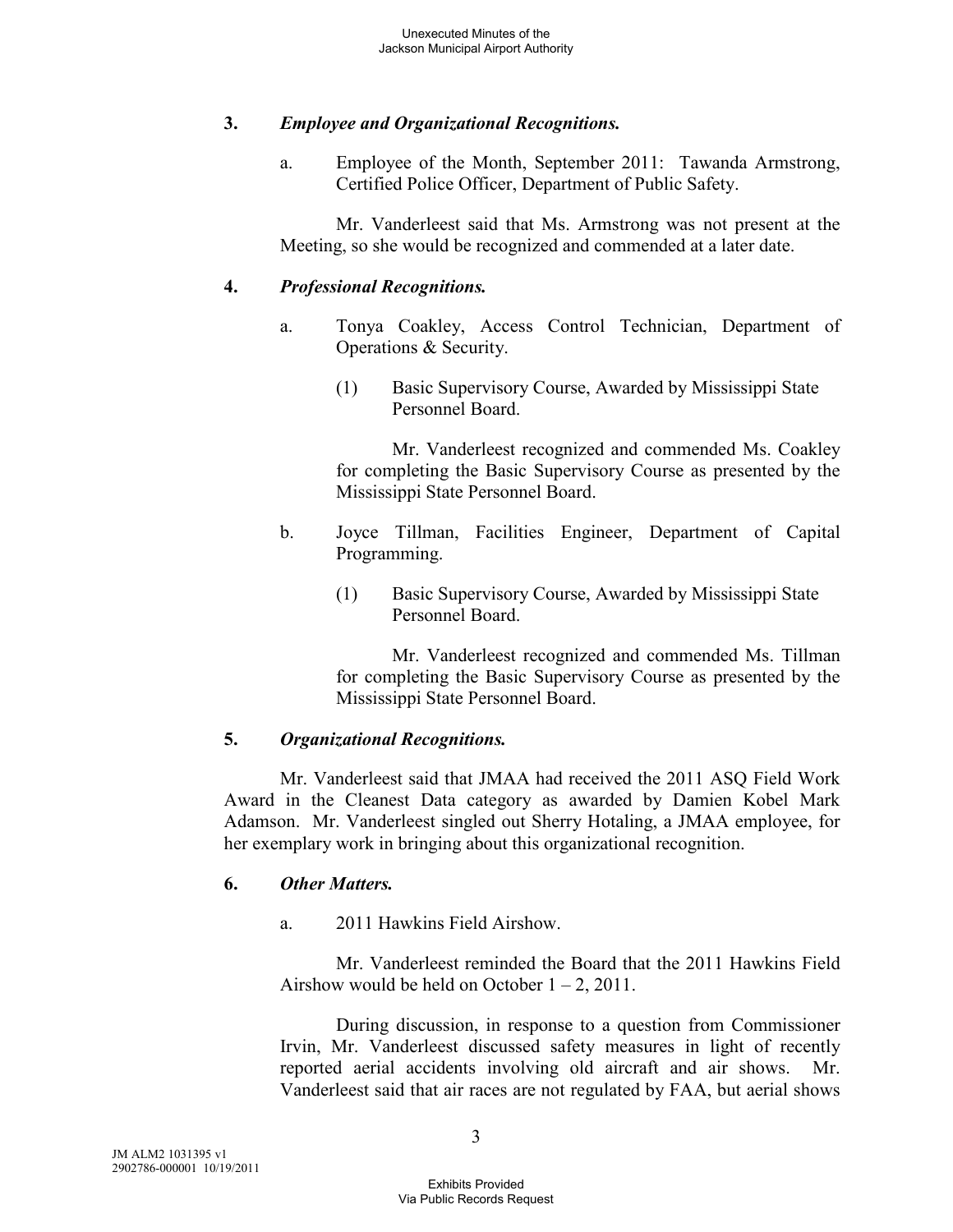at airports such as Hawkins Field are regulated for safety by FAA. Mr. Vanderleest then discussed the "safe box" within which all aerial activities must take place, which is designed to keep events away from the crowd.

b. LEAP II.

Mr. Vanderleest then discussed plans for a second employee program to teach leadership and collaborative skills to employees and identify worthwhile employee projects at JMAA.

During discussion, Mr. Vanderleest discussed a banner summarizing the vision of JMAA as developed by its employees. Mr. Vanderleest said that the banner had been prepared by LEAP II participants and would be displayed along the entrance and/or exit to JEIA. A picture of the banner is attached as an exhibit to the minutes of this Meeting.

#### **B. Attorney.**

Mr. Moore said the attorneys had nothing to report at this time.

# **V. ACTION ITEMS.**

# **A. Financial Matters.**

#### **1.** *Financial Reports for August 2011.*

- a. Balance Sheet: Accept.
- b. Income Statement: Accept.
- c. Claims Docket for August 2011: Approve.

Mr. Vanderleest directed the Board's attention to the above referenced financial reports for August 2011 and the Claims Docket for August 2011, all of which were included in the Packet.

After discussion, upon motion duly made by Commissioner Stewart, seconded by Commissioner Irvin, and unanimously approved by the affirmative votes of all Commissioners present, the Board adopted the following resolution.

# **RESOLUTION ACCEPTING FINANCIAL REPORTS FOR AUGUST 2011 AND APPROVING AND AUTHORIZING PAYMENT OF CLAIMS DOCKET FOR AUGUST 2011**

**WHEREAS**, the Board of Commissioners (the "Board") of the Jackson Municipal Airport Authority (the "Authority") has reviewed and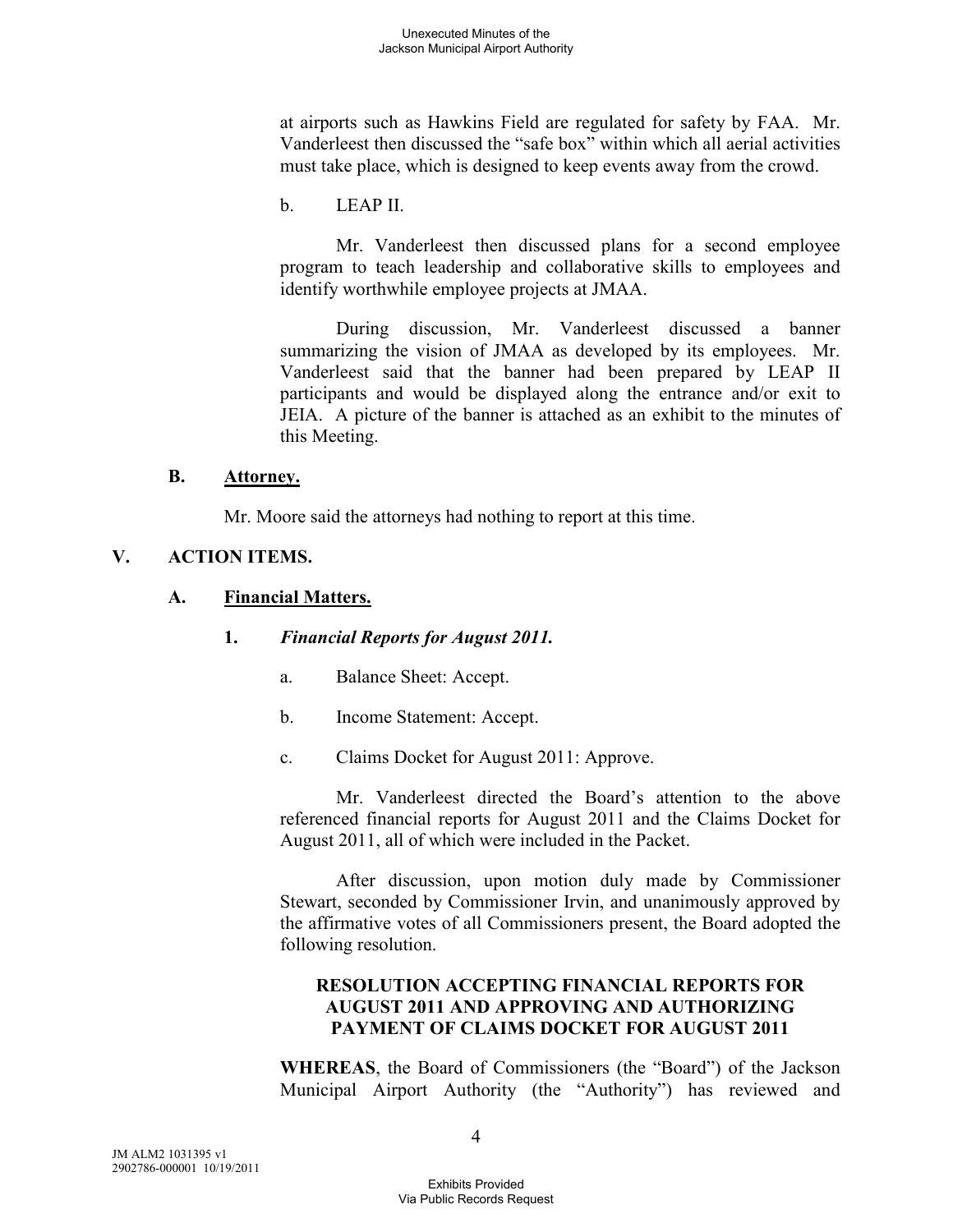considered (i) the Balance Sheet and the Income Statement for the Authority for the month and period ending August 31, 2011 (the "Financial Reports"), and (ii) the Claims Docket of the Authority for the month of August 2011 (the "Claims"), both the Financial Reports and the Claims being (i) included in the packet distributed to the Board prior to the September 26, 2011, Regular Monthly Meeting of the Board, and (ii) incorporated herein by reference;

**NOW, THEREFORE, BE IT RESOLVED**, the Board hereby (i) accepts the Financial Reports and (ii) approves and authorizes payment of the Claims in the total amount of \$977,772.51.

# **2.** *Fiscal Year 2012 Operating Budget, JMAA: Approve.*

At Chair Glover's request, Mr. Vanderleest discussed the proposed Fiscal Year 2012 Budget and proposed changes in the Fiscal Year 2012 Rates and Charges.

After discussion, upon motion duly made by Commissioner Irvin, seconded by Commissioner Stewart, and unanimously approved by the affirmative votes of all Commissioners present, the Board adopted the following resolution.

# **RESOLUTION APPROVING AND ADOPTING FISCAL YEAR 2012 BUDGET**

**WHEREAS**, the staff of the Jackson Municipal Airport Authority (the "Authority") has presented a proposed budget for Fiscal Year 2012, which includes airline rates and other charges for Fiscal Year 2012 (the "FY 2012 Budget"), to the Board of Commissioners (the "Board") of the Authority for review and approval, a copy of said FY 2012 Budget being (i) attached as an exhibit to the minutes of the September 26, 2011, Regular Monthly Meeting of the Board and (ii) incorporated herein by reference; and

**WHEREAS**, the Board has reviewed and considered the FY 2012 Budget;

**NOW, THEREFORE, BE IT RESOLVED**, the Board hereby determines that it would be in the best interests of and in furtherance of the duties and responsibilities of the Authority to, and the Board hereby does, approve, adopt and authorize implementation of the FY 2012 Budget.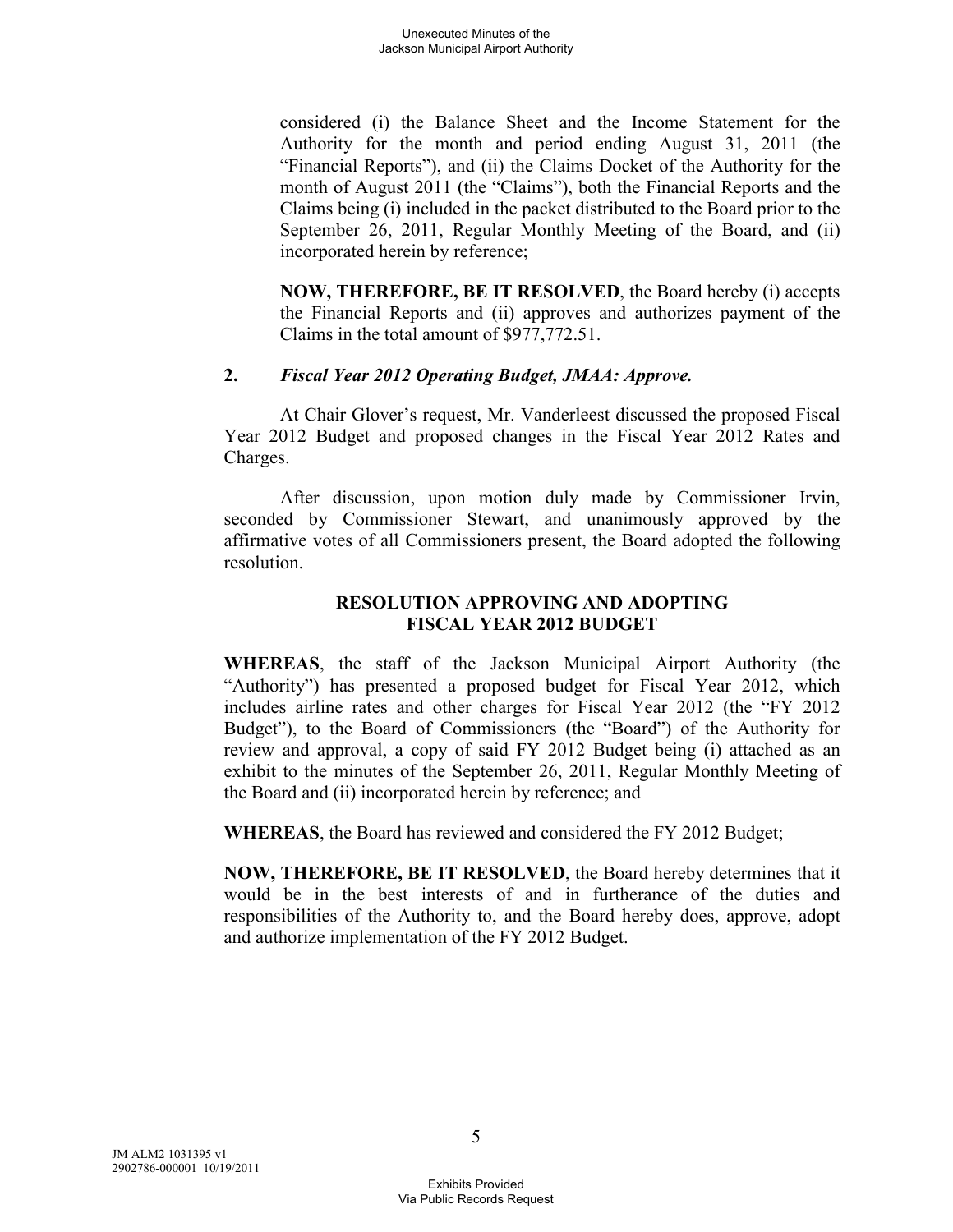## **B. Service Agreements.**

## **1.** *JMAA Financial Services Agreement: Authorize Agreement.*

## **2.** *FY 2012 Insurance Proposal: Accept Proposal.*

Mr. Vanderleest directed the Board's attention to the memoranda in the Packet which described these matters, and discussed these matters with the Board.

After discussion, upon motion duly made by Commissioner Jones, seconded by Commissioner Stewart, and unanimously approved by the affirmative votes of all Commissioners present, the Board adopted the following resolution.

# **RESOLUTION APPROVING AND AUTHORIZING CERTAIN ACTIONS WITH RESPECT TO CERTAIN SERVICE AGREEMENTS**

**WHEREAS**, the staff of the Jackson Municipal Airport Authority (the "Authority") has recommended that the Board of Commissioners of the Authority (the "Board") approve and authorize certain actions with respect to certain service agreements identified below, all as more particularly described in certain memoranda (i) included in the packet distributed to the Board prior to the September 26, 2011, Regular Monthly Meeting of the Board, and (ii) incorporated herein by reference (separately, each a "Memorandum;" collectively, the "Memoranda"); and

**WHEREAS**, the Board has reviewed the Memoranda and considered the recommendations therein by the staff of the Authority;

**NOW, THEREFORE, BE IT RESOLVED**, the Board hereby determines that it would be in the best interests of and in furtherance of the duties and responsibilities of the Authority to, and the Board hereby does, take the following actions:

- 1. The Board approves and authorizes negotiation and execution of an agreement for certain professional services with Public Financial Management, Inc. to provide general financial consulting services through July 31, 2012 (the "PFM Agreement"), said PFM Agreement to be in such form and to contain such terms and conditions consistent with the Memorandum dated September 15, 2011, which describes this matter, as may be deemed appropriate by the Chief Executive Officer of the Authority, as evidenced by his execution thereof.
- 2. The Board approves and authorizes purchase of the FY 2012 Commercial Insurance Program as proposed by SouthGroup Insurance Services as set forth in the Memorandum dated September 8, 2011, which describes this matter, and authorizes and directs the Chief Executive Officer of the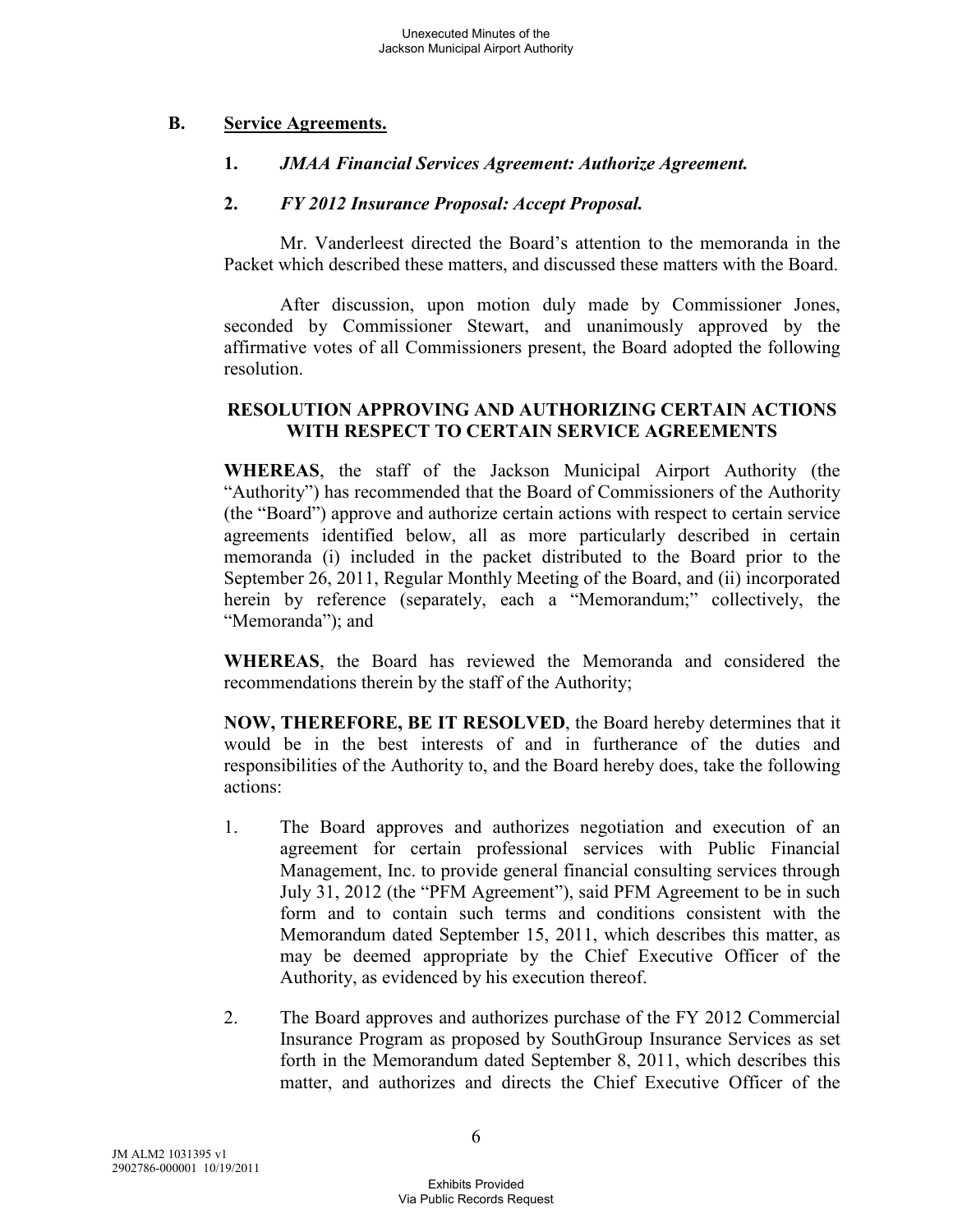Authority to take all necessary and appropriate steps to implement the FY 2012 Commercial Insurance Program as described therein.

- **C. Construction Projects.** 
	- **1.** *JMAA Project No. 009-11, Ceramic Tile and Expansion Joint Replacement, JEIA: Award Contract.*
	- **2.** *JMAA Project No. 010-11, Information Center Fabrication and Installation, JEIA: Authorize Budget Approval and Award Contract.*
	- **3.** *JMAA Project No. 021-11, General Aviation (FBO), Redirect Electrical Power at Gate 94: Award Contract.*
	- **4.** *JMAA Project No. 009-08, South Terminal Building Renovation, HKS: Authorize Advertisement for Bids.*
	- **5.** *JMAA Project No. 005-09, Storm Water Improvements, JEIA: Reject Bids.*
	- **6.** *JMAA Project No. 013-10, Structural Enhancement of Old Cargo Facility, JEIA: Reject Bids; Authorize Re-Advertisement for Bids.*

Mr. Vanderleest directed the Board's attention to the memoranda in the Packet which described these matters, and discussed these matters with the Board.

The Board then discussed items 1, 2, 3, 4 and 6 above.

After discussion, upon motion duly made by Commissioner Irvin, seconded by Commissioner Stewart, and unanimously approved by the affirmative votes of all Commissioners present, the Board adopted the following resolution.

# **RESOLUTION APPROVING AND AUTHORIZING CERTAIN ACTIONS WITH RESPECT TO CERTAIN CONSTRUCTION PROJECTS**

**WHEREAS**, the staff of the Jackson Municipal Airport Authority (the "Authority") has recommended that the Board of Commissioners (the "Board") of the Authority approve and authorize certain actions with respect to certain construction projects identified below, all as more particularly described in certain memoranda (i) included in the packet distributed to the Board prior to the September 26, 2011, Regular Monthly Meeting of the Board, and (ii) incorporated herein by reference (separately, each a "Memorandum;" collectively, the "Memoranda"); and

**WHEREAS**, the Board has reviewed the Memoranda and considered the recommendations therein by the staff of the Authority;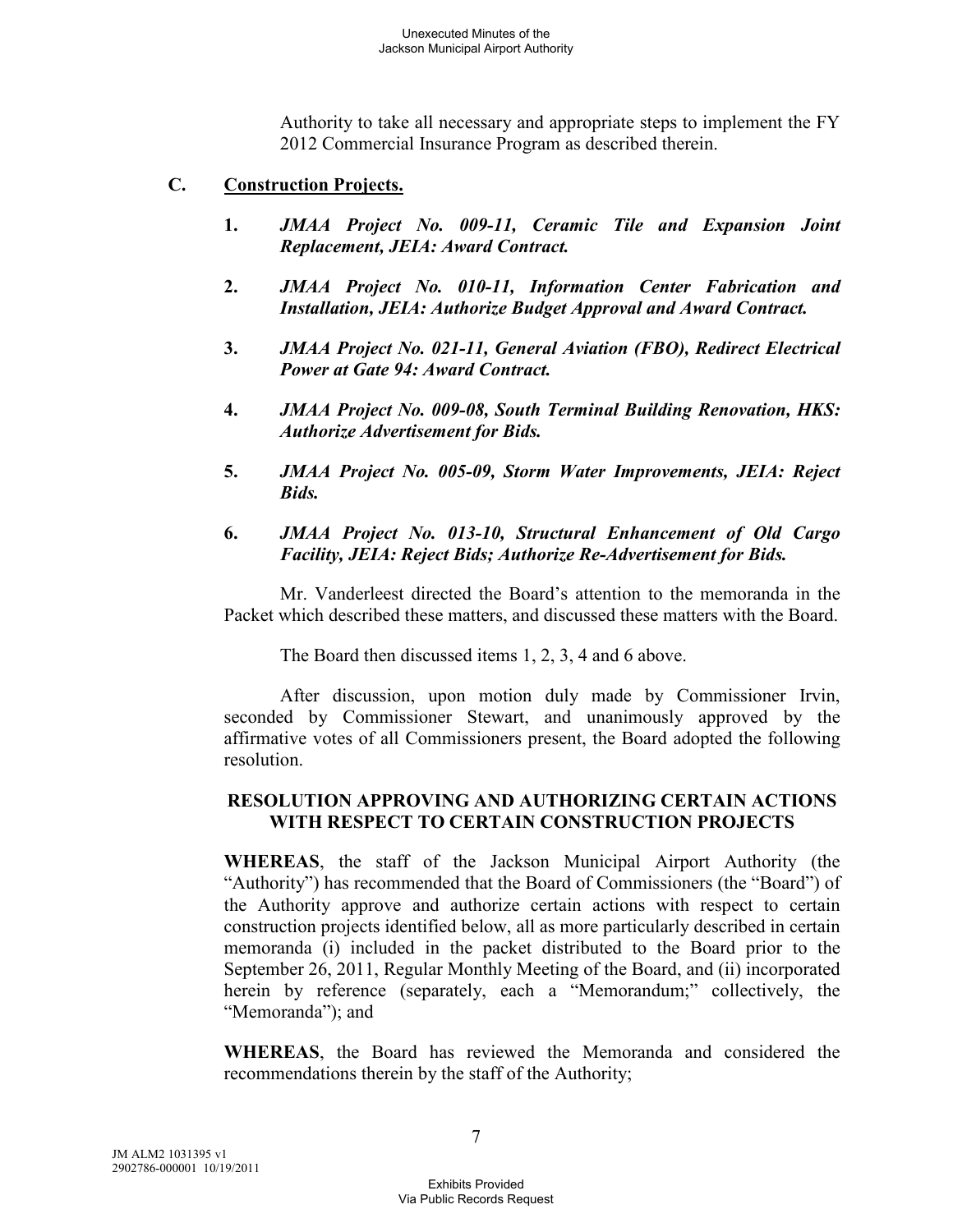**NOW, THEREFORE, BE IT RESOLVED**, the Board hereby determines that it would be in the best interests of and in furtherance of the duties and responsibilities of the Authority to, and the Board hereby does, take the following actions:

- 1. The Board approves and authorizes negotiation and execution of an agreement with Byrd & Cook Paint and Decorating Center to replace damaged tile around the expansion joint in the Baggage Claim Area on the lower level of the Main Terminal Building at Jackson-Evers International Airport at a cost not to exceed \$1,600.00 (the "B&C Agreement"), said B&C Agreement to be in such form and to contain such terms and conditions consistent with the Memorandum dated August 31, 2011, which describes this matter, as may be deemed appropriate by the Chief Executive Officer of the Authority, as evidenced by his execution thereof.
- 2. The Board hereby accepts the bid by Infiniti Décor ("Infiniti") in the amount of \$37,079.86 for JMAA Project No. 010-11, Information Center Fabrication and Installation at Jackson-Evers International Airport (the "Information Center Project"), as the lowest and best bid for the Information Center Project, and approves and authorizes execution and accomplishment of a contract with Infiniti to accomplish the Information Center Project (the "Infiniti Agreement"), said Infiniti Agreement to be in such form and to contain such terms and conditions consistent with the Memorandum dated August 30, 2011, which describes this matter, as may be deemed appropriate by the Chief Executive Officer of the Authority, as evidenced by his execution thereof.
- 3. The Board hereby accepts the bid by McInnis Electric ("McInnis") in the amount of \$27,887.92 for JMAA Project No. 021-11, General Aviation (FBO), Redirect Electrical Power at Gate 94 at Jackson-Evers International Airport (the "Electric Power Project"), as the lowest and best bid for the Electric Power Project, and approves and authorizes execution and accomplishment of a contract with McInnis to accomplish the Electric Power Project (the "McInnis Agreement"), said McInnis Agreement to be in such form and to contain such terms and conditions consistent with the Memorandum dated September 2, 2011, which describes this matter, as may be deemed appropriate by the Chief Executive Officer of the Authority, as evidenced by his execution thereof.
- 4. The Board approves and authorizes (i) publication of an advertisement for bids for renovation (stabilization) of the South Terminal Building at Hawkins Field Airport (JMAA Project No. 009-08) (the "HKS Terminal Building Project") and (ii) acceptance of the proposed budget for the HKS Terminal Building Project, all as more particularly described in the Memorandum dated September 16, 2011, relating to this matter.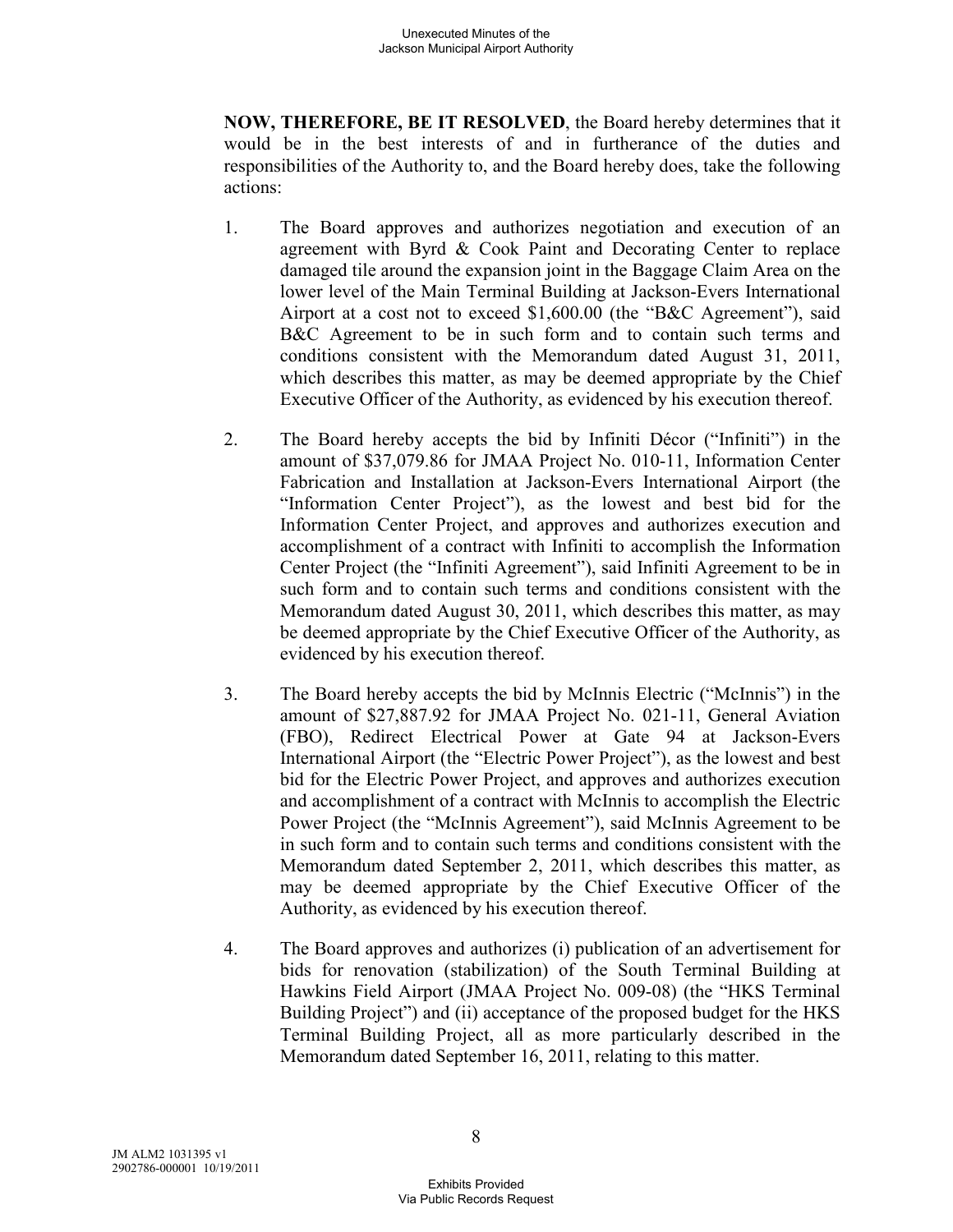5. The Board hereby (i) rejects all bids received by the Authority in connection with the Structural Enhancement of the Old Air Cargo Facility at Jackson-Evers International Airport (Project No. 013-10) (the "Air Cargo Facility Project"); (ii) approves and authorizes negotiation and execution of an amendment to the existing professional services agreement with JBHM Architects to provide additional design services necessary to change the scope of improvements to the Old Cargo Building (the "JBHM Agreement"), said JBHM Agreement to be in such form and to contain such terms and conditions consistent with the Memorandum dated September 12, 2011, which describes this matter, as may be deemed appropriate by the Chief Executive Officer of the Authority (the "CEO"), as evidenced by his execution thereof; (iii) approves and accepts such design changes in the Air Cargo Facility Project as deemed appropriate by JBHM Architects and the CEO to reduce the cost of the Air Cargo Facility Project; (iv) approves and authorizes the re-advertisement for bids for the Air Cargo Facility Project after said design changes; and (v) approves and authorizes an appropriate amendment to the proposed budget for the Air Cargo Facility Project; all as more particularly described in the Memorandum dated September 12, 2011, which describes this matter.

The Board then discussed JMAA Project No. 005-09, Storm Water Improvements, JEIA.

Mr. Vanderleest discussed with the Board the reasons for the staff's recommendation to reject all bids, redesign the project to lower costs, and then rebid the project, as more particularly described in the memorandum dated September 15, 2011, which described this matter.

After discussion, upon motion duly made by Commissioner Irvin, seconded by Commissioner Patton, and unanimously approved by all Commissioners present, the Board voted to table this matter for further consideration and discussion at the Regular Monthly Meeting of the Board scheduled for October 24, 2011.

## **D. Procurements.**

## **1.** *JMAA Public Safety Vehicles: Authorize Purchase of Police Vehicles.*

Mr. Vanderleest directed the Board's attention to the memorandum in the Packet which described this matter, and discussed this matter with the Board.

After discussion, upon motion duly made by Commissioner Irvin, seconded by Commissioner Stewart, and unanimously approved by the affirmative votes of all Commissioners present, the Board adopted the following resolution.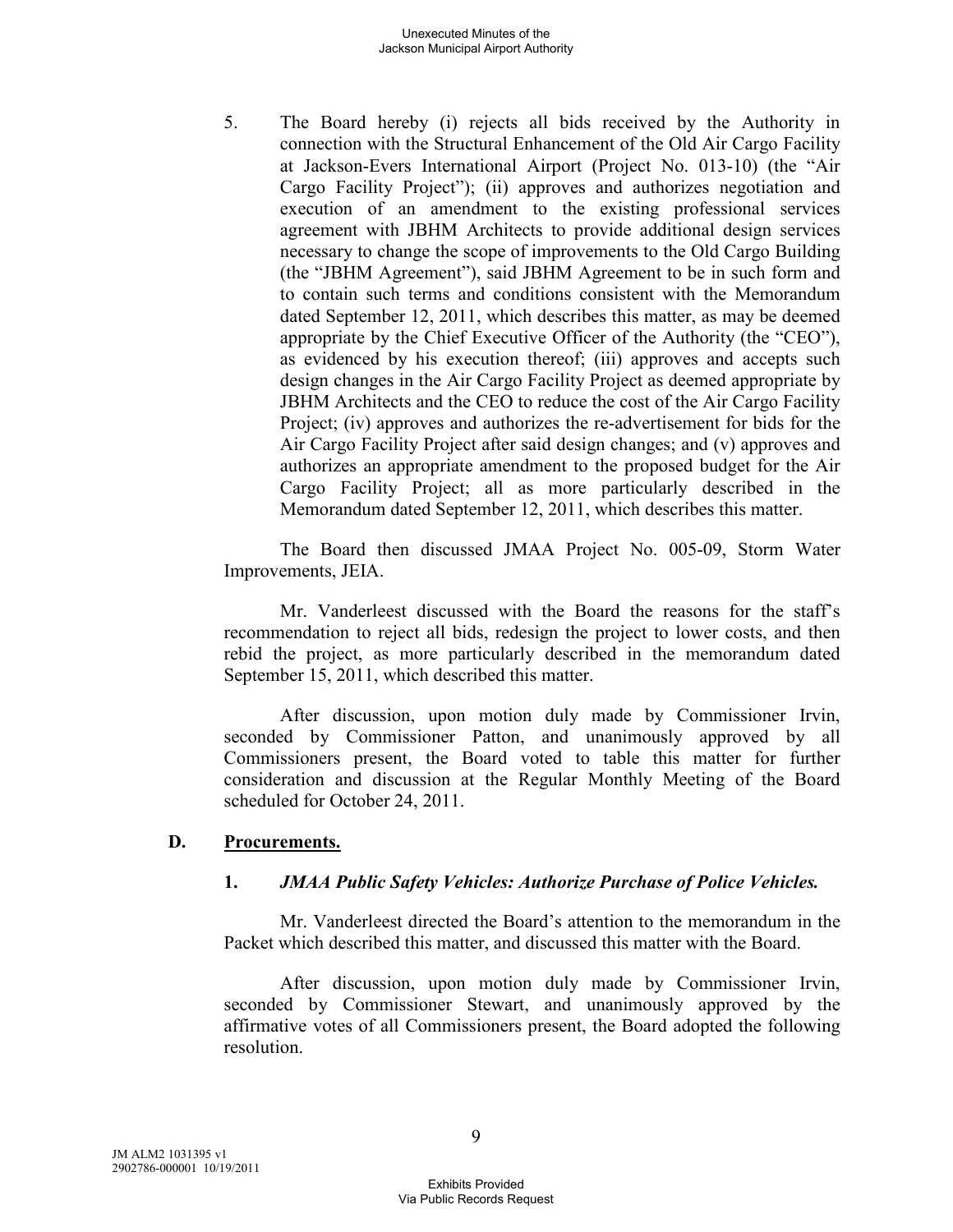# **RESOLUTION APPROVING AND AUTHORIZING (I) PURCHASE OF THREE (3) PUBLIC SAFETY VEHICLES AND (II) DECLARATION OF FOUR (4) VEHICLES AS SURPLUS**

**WHEREAS**, the staff of the Jackson Municipal Airport Authority (the "Authority") has recommended that the Board of Commissioners (the "Board") of the Authority approve and authorize the purchase of three (3) new high efficiency/low emissions police vehicles at a total cost not to exceed \$75,000 utilizing funds from the "Asset Forfeiture Program" (the "New Vehicles"); and

**WHEREAS**, the staff has further advised the Board that four (4) vehicles selected for replacement are no longer needed by the Authority for the conduct of its business and should be declared surplus (the "Surplus Vehicles"), all as more particularly described in that certain memorandum dated September 12, 2011, (i) included in the packet distributed to the Board prior to the September 26, 2011, Regular Monthly Meeting of the Board, and (ii) incorporated herein by reference (the "Memorandum"); and

**WHEREAS**, the Board has reviewed the Memorandum and considered the recommendations therein by the staff of the Authority;

**NOW, THEREFORE, BE IT RESOLVED**, the Board hereby determines that it would be in the best interests of and in furtherance of the duties and responsibilities of the Authority to, and the Board hereby does (i) approve and authorize purchase of the New Vehicles in accordance with the Memorandum; (ii) find and determine that the Surplus Vehicles are surplus and no longer needed for Authority purposes and are not to be used in the Authority's operations; and (iii) authorize and direct the staff of the Authority to notify public entities of the availability of the Surplus Vehicles to be transferred under an inter-government transfer for a nominal fee.

# **E. Grants.**

There was no discussion or action taken in regards to grants at the Meeting.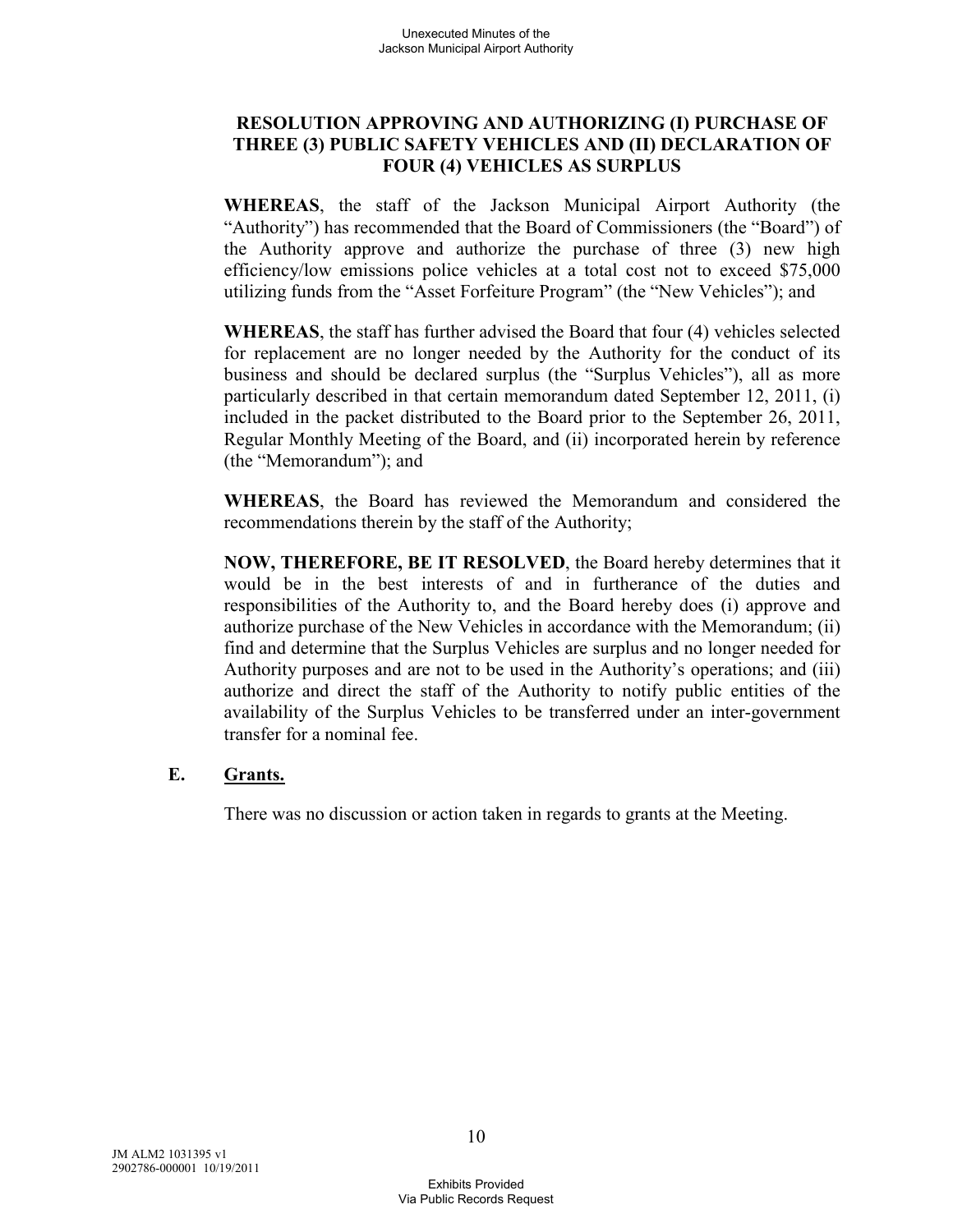# **F. Other Matters.**

- **1.** *JetStream Ground Services, Inc.; Ground Support Services, JEIA: Authorize Agreement.*
- **2.** *Air Serv Security dba International RAM Associates; Ground Support Services, JEIA: Authorize Agreement.*
- **3.** *Settlement and Release for Property Damage (Hankins Air Service).*
- **4.** *Emergency Repair Certificate, HKS: Gate Repair.*
- **5.** *Settlement and Release for Property Damage (Cline Tours).*

Mr. Vanderleest directed the Board's attention to the memoranda in the Packet which described these matters, and discussed these matters with the Board.

After discussion, upon motion duly made by Commissioner Stewart, seconded by Commissioner Irvin, and unanimously approved by the affirmative votes of all Commissioners present, the Board adopted the following resolution.

# **RESOLUTION APPROVING AND AUTHORIZING CERTAIN ACTIONS WITH RESPECT TO CERTAIN MATTERS**

**WHEREAS**, the staff of the Jackson Municipal Airport Authority (the "Authority") has recommended that the Board of Commissioners (the "Board") of the Authority approve and authorize certain actions with respect to certain matters identified below, all as more particularly described in certain memoranda (i) included in the packet distributed to the Board prior to the September 26, 2011, Regular Monthly Meeting of the Board, and (ii) incorporated herein by reference (separately, each a "Memorandum;" collectively, the "Memoranda"); and

**WHEREAS**, the Board has reviewed the Memoranda and considered the recommendations therein by the staff of the Authority;

**NOW, THEREFORE, BE IT RESOLVED**, the Board hereby determines that it would be in the best interests of and in furtherance of the duties and responsibilities of the Authority to, and the Board hereby does, take the following actions:

1. The Board approves and authorizes negotiation and execution of a certain ground support operating agreement with JetStream Ground Services, Inc. ("JetStream") whereby JetStream will (i) provide ground handling services for Delta Airlines at Jackson-Evers International Airport ("JEIA") and (ii) pay the Authority an override of 3% on all gross revenues from operations at JEIA (the "JetStream Agreement"), said JetStream Agreement to be in such form and to contain such terms and conditions consistent with the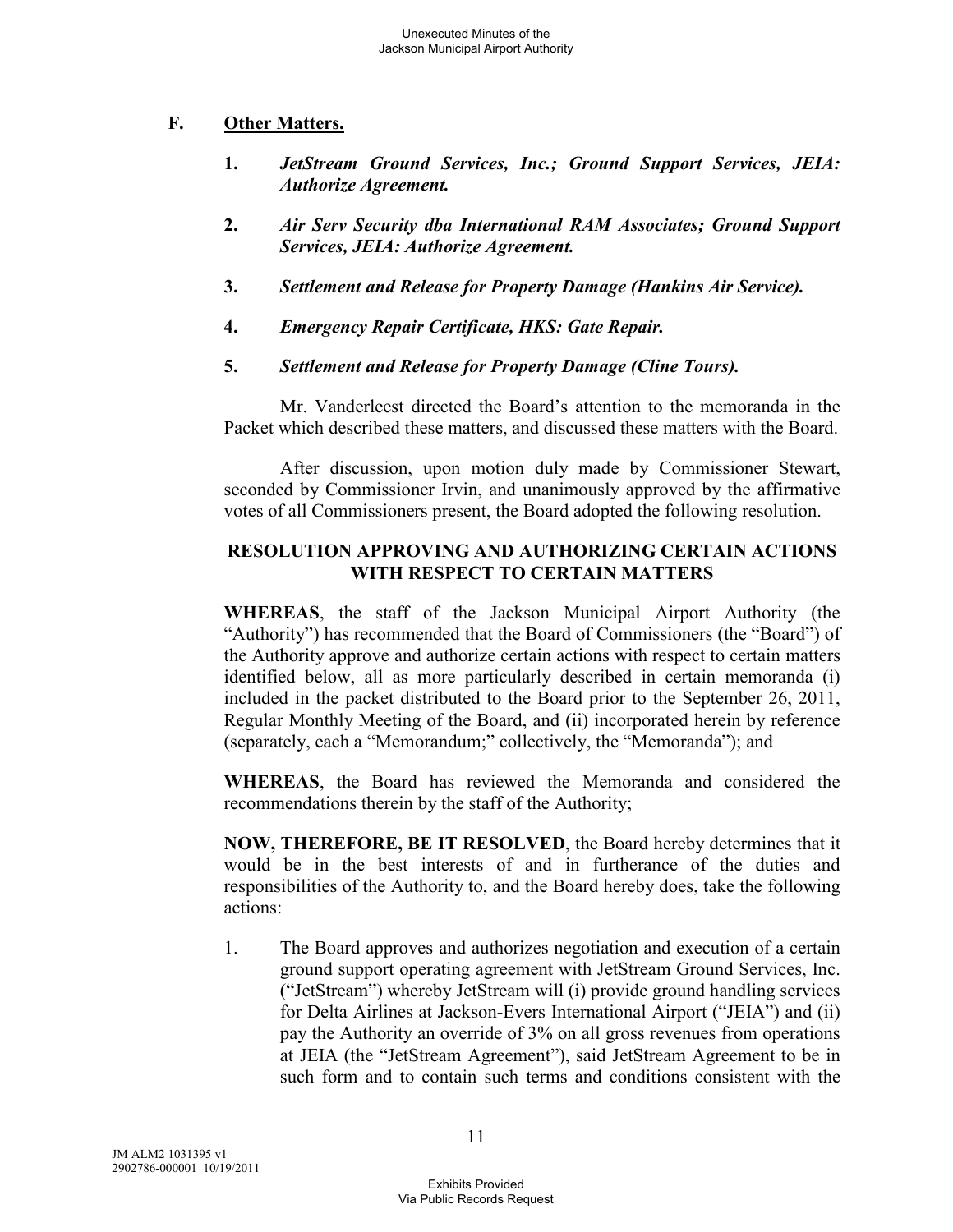Memorandum dated September 6, 2011, which describes this matter, as may be deemed appropriate by the Chief Executive Officer of the Authority, as evidenced by his execution thereof.

- 2. The Board approves and authorizes negotiation and execution of a certain ground support operating agreement with Air Serv Security DBA International RAM Associates ("IRAM") whereby IRAM will (i) provide skycap services for Southwest Airlines at JEIA and (ii) pay the Authority an override of 3% on all gross revenues from operations at JEIA (the "IRAM Agreement"), said IRAM Agreement to be in such form and to contain such terms and conditions consistent with the Memorandum dated August 30, 2011, which describes this matter, as may be deemed appropriate by the Chief Executive Officer of the Authority, as evidenced by his execution thereof.
- 3. The Board approves and authorizes execution of a Property Damage Release with Catlin Insurance Company and settlement in the amount of \$2,710 in connection with damage to a gate at Hawkins Field caused during the attempted theft of a fuel truck from Hankins Air Service, as more particularly described in the Memorandum dated September 12, 2011, which describes this matter.
- 4. The Board accepts the Memorandum dated September 16, 2011 (the "Certificate"), certifying the circumstances and justification for certain emergency repairs to the security gate on Lavernet Road at Hawkins Field, and approves the repairs described in said Certificate, all as more particularly described in the Certificate.
- 5. The Board approves and authorizes execution of a Property Damage Release with National Interstate Insurance and settlement in the amount of \$8,332.44 in connection with damage to the underside of Upper Terminal Drive at JEIA caused by a bus driver for Crussin' Explorer Transportation, Inc. (d/b/a Cline Tours), as more particularly described in the Memorandum dated September 12, 2011, which describes this matter.

# **6.** *AMAC Industry Day Report.*

Chair Glover and Commissioners Irvin and Stewart discussed with the Board the Congressional and executive branch visits by each in Washington during AMAC Industry Day. Among other productive and positive conversations, Commissioner Stewart reported that her group met with Senator Wicker and discussed the FAA Reauthorization Act, which is still pending before Congress. Chair Glover and Commissioner Irvin discussed their attendance at the AMAC Board meeting, during which Commissioner Irvin reported there was discussion of a possible new program to benefit veterans.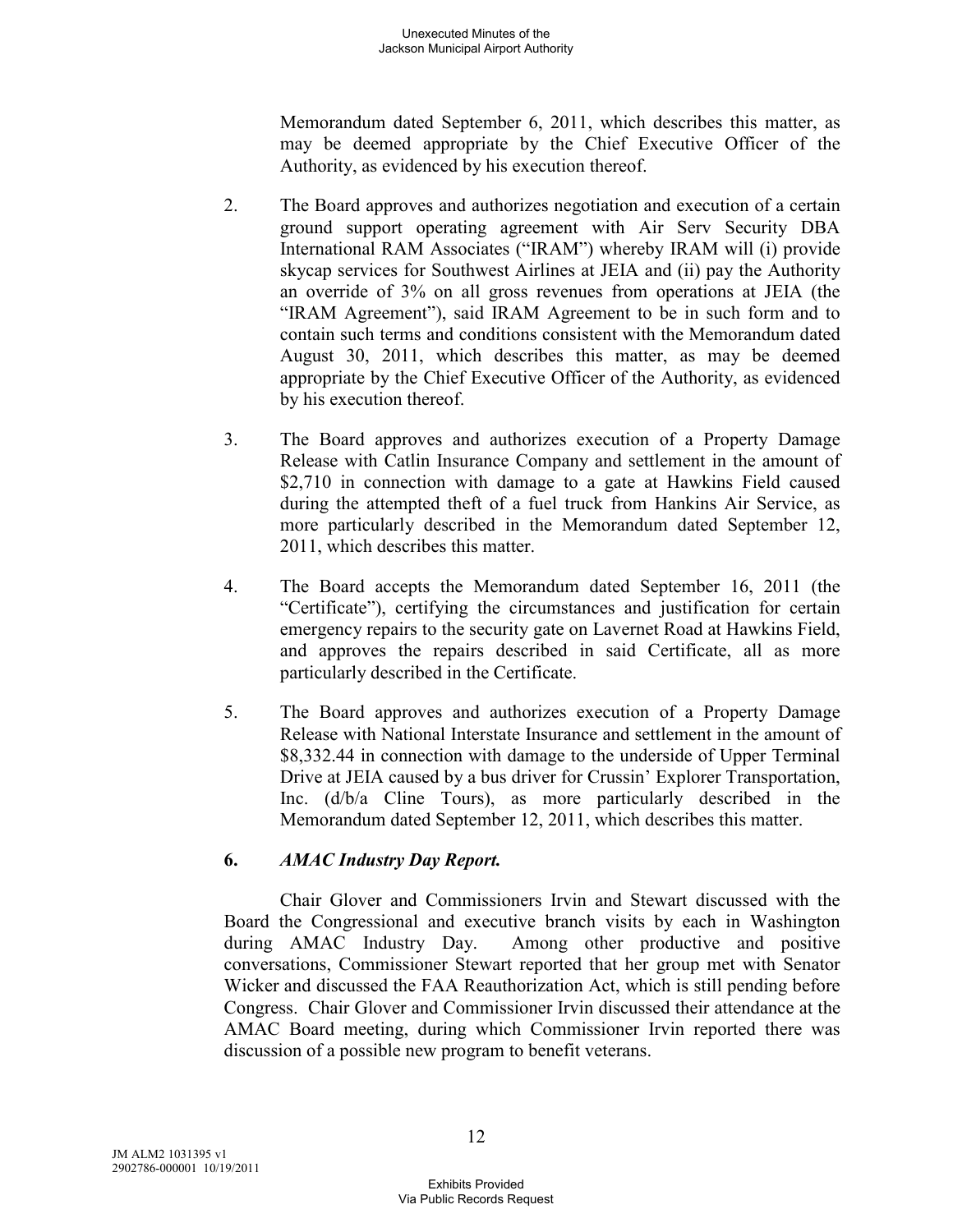# **7.** *AAAE 26th Aviation Issues Conference.*

Mr. Vanderleest said that this matter was on the agenda because the Board had expressed an interest in attending this conference.

After discussion, upon motion duly made by Commissioner Irvin, seconded by Commissioner Stewart, and unanimously approved by the affirmative votes of all Commissioners present, the Board adopted the following resolution.

# **RESOLUTION APPROVING BOARD TRAVEL TO AND PARTICIPATION IN THE AMERICAN ASSOCIATION OF AIRPORT EXECUTIVE'S 26TH ANNUAL AVIATION ISSUES CONFERENCE ON JANUARY 8-12, 2012 IN KOHALA COAST, HAWAII**

**WHEREAS**, the Board of Commissioners (the "Board") of the Jackson Municipal Airport Authority (the "Authority") has reviewed the agenda and considered the benefits which would accrue to the Authority from attendance by the Authority's Commissioners at the  $26<sup>th</sup>$  Annual AAAE Aviation Issues Conference in Kohala Coast, Hawaii, on January 8-12, 2012 (the "Conference"), a copy of said agenda being attached as an exhibit to the minutes of the September 26, 2011, Regular Monthly Meeting of the Board and (ii) incorporated herein by reference;

**NOW, THEREFORE, BE IT RESOLVED**, the Board hereby determines that participation by the Authority's Commissioners in the Conference would be extremely beneficial to the Authority, and hereby approves and authorizes travel to the Conference by the Authority's Commissioners and reimbursement of reasonable expenses incurred by the Authority's Commissioners in connection with attendance at the Conference, all in accordance with the Authority's Travel Policy.

#### **8.** *JMAA Board of Commissioners Elections.*

Chair Glover reminded the Board that, in accordance with the Bylaws of the Authority, the Board is expected to elect a Chair and Vice Chair at the Regular Monthly Meeting of the Board in September of each year to serve during the next fiscal year of the Authority.

After discussion, upon motion duly made by Commissioner Irvin, seconded by Commissioner Stewart, and unanimously adopted by the affirmative votes of all Commissioners present, the Board unanimously elected the existing officers to serve for an additional one year term, as follows:

Chair – Dr. Glenda Glover, and

Vice Chair – Johnnie P. Patton, R.Ph.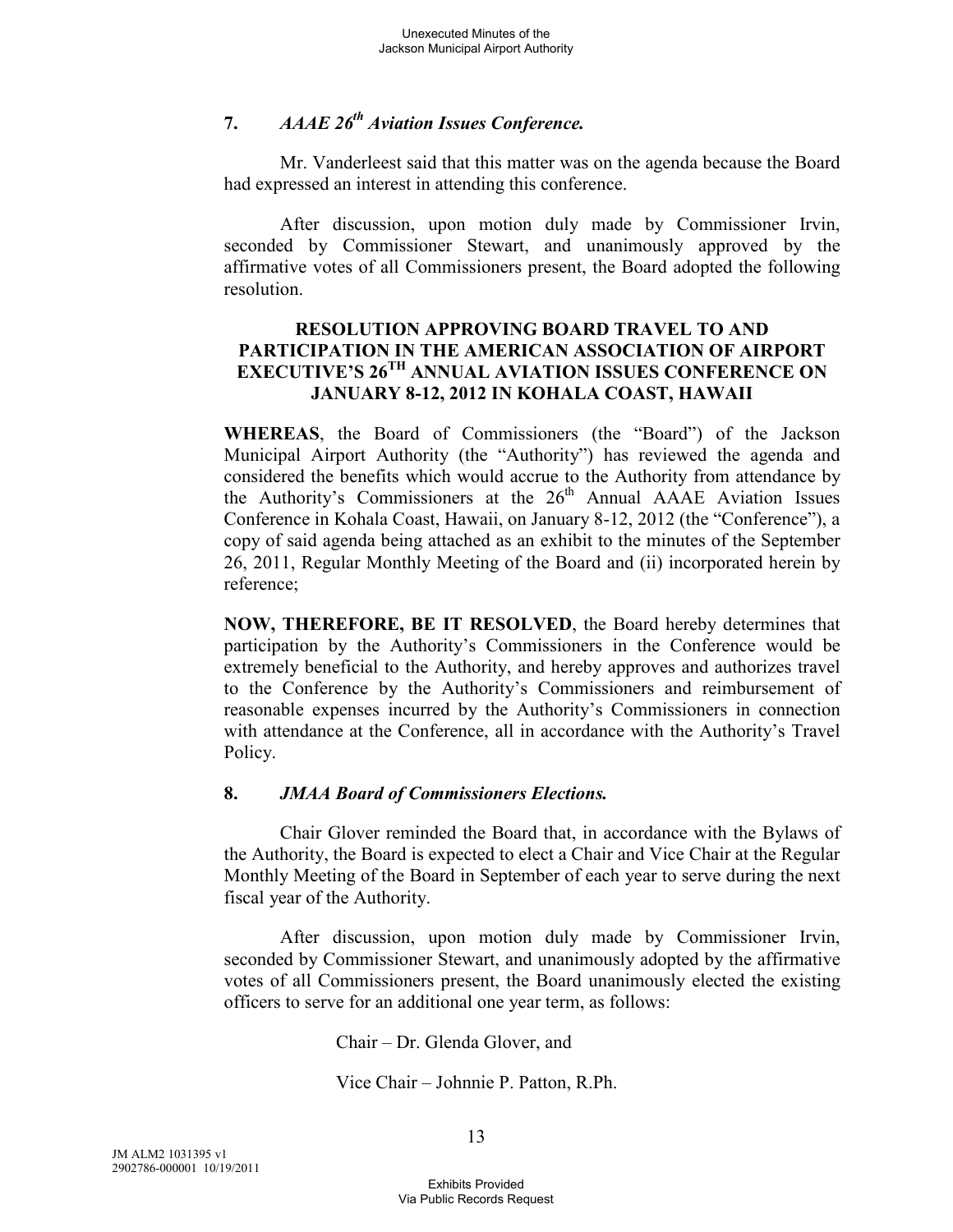# **9.** *JMAA Contract No. 007-09-359, East Parallel Runway 16L/34R Pavement Rehabilitation, JEIA.*

See below.

## **10.** *Evaluation and Compensation of Chief Executive Officer.*

At Chair Glover's request, Mr. Moore discussed with the Board (i) the need to enter Executive Session to discuss JMAA Project No. 007-09, Pavement Assessment and Repair, Runway 16L/34R Pavement Rehabilitation (the "Pavement Project"), because there was a possibility of litigation and the Board needed to discuss possible litigation strategy, and (ii) the need to enter Executive Session to discuss the job performance and evaluation of Mr. Vanderleest. Mr. Moore said that, under Mississippi law, public entities may enter Executive Session to discuss litigation strategy and the employment performance of specific employees. Mr. Moore said that compensation matters could not be discussed in Executive Session.

a. Closed Session.

Upon advice of legal counsel, at approximately 4:40 p.m., Chair Glover requested that the Board enter into a Closed Session for the limited purpose of considering whether to enter Executive Session for the limited purpose of considering (i) possible litigation strategy related to the Pavement Project and (ii) the job performance and evaluation of Mr. Vanderleest, the Authority's Chief Executive Officer.

Upon motion duly made by Commissioner Stewart, seconded by Commissioner Irvin, and approved by the affirmative votes of all Commissioners present, the Board adopted a resolution authorizing the Board to enter Closed Session for the limited purpose of considering whether to enter Executive Session for the limited purpose of considering (i) possible litigation strategy related to the Pavement Project and (ii) the job performance and evaluation of Mr. Vanderleest, the Authority's Chief Executive Officer.

The Board requested that everyone present leave the Closed Session of the Meeting except for Mr. Vanderleest, Ms. Wilson, Mr. Wilson, Mr. Moore, Mr. Wagner and Mr. Martin.

At approximately 4:41 p.m., upon motion duly made by Commissioner Stewart, seconded by Commissioner Irvin, and unanimously approved by the affirmative votes of all Commissioners present, the Board voted to enter into Executive Session for the limited purpose of considering (i) possible litigation strategy related to the Pavement Project and (ii) the job performance and evaluation of Mr. Vanderleest, the Authority's Chief Executive Officer.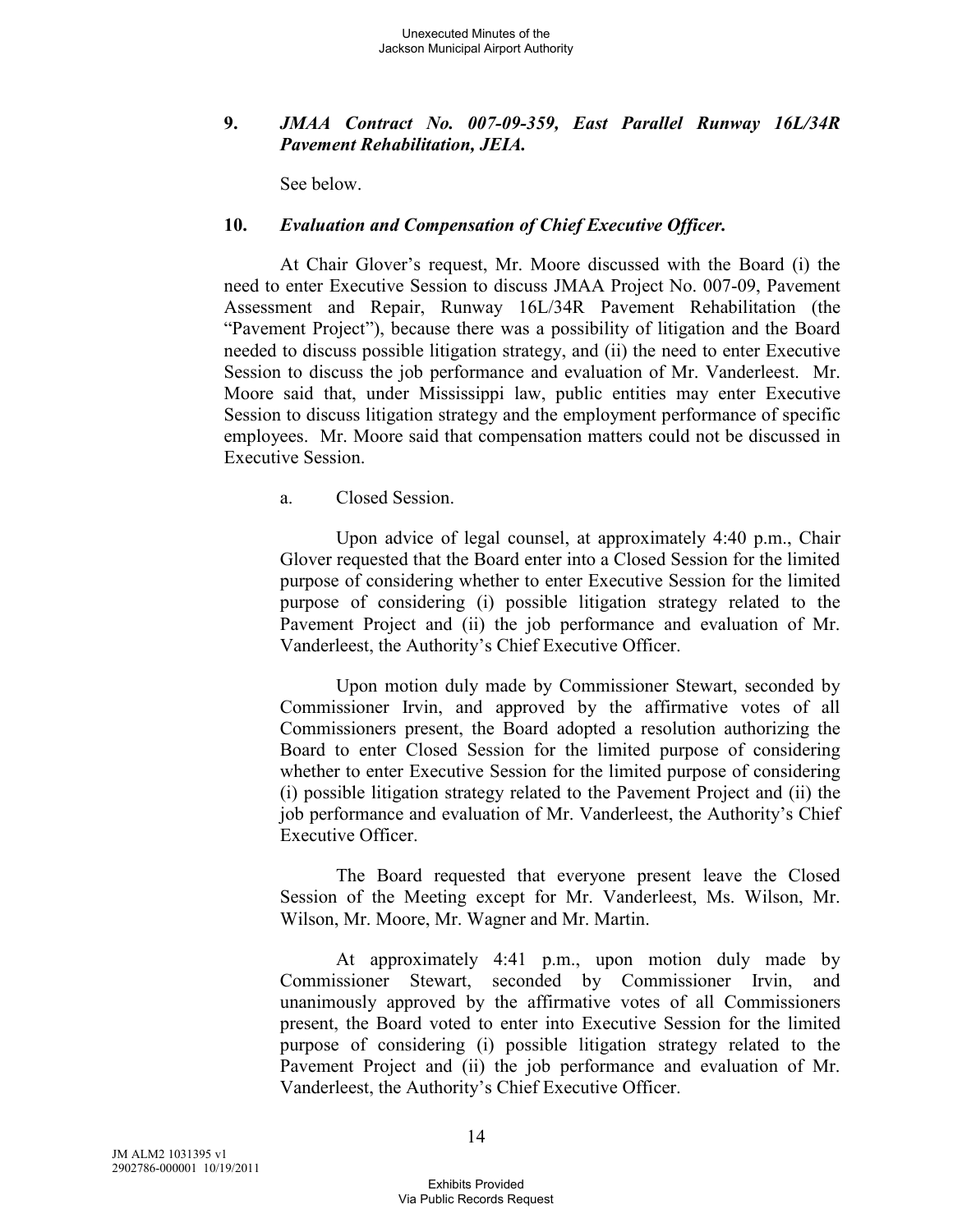The Board requested that Mr. Vanderleest, Ms. Wilson, Mr. Wilson, Mr. Moore, Mr. Wagner and Mr. Martin remain with the Board during the Executive Session.

Mr. Martin then informed those outside the Meeting that the Board had voted to enter Executive Session for the limited purpose of considering (i) possible litigation strategy related to the Pavement Project and (ii) the job performance and evaluation of Mr. Vanderleest, the Authority's Chief Executive Officer.

b. Executive Session.

At approximately 4:42 p.m., the Board met in Executive Session for the limited purpose of considering (i) possible litigation strategy related to the Pavement Project and (ii) the job performance and evaluation of Mr. Vanderleest, the Authority's Chief Executive Officer.

c. Open Session.

At approximately 5:15 p.m., the Board reconvened the Meeting in Open Session. Chair Glover noted that during the Executive Session, Mr. Vanderleest, Ms. Wilson and Mr. Wilson had been asked to leave the Executive Session after consideration of possible litigation strategy related to the Pavement Project, when the Board considered Mr. Vanderleest's job performance and evaluation. At Chair Glover's request, Mr. Martin then invited the staff of the Authority and the general public back into the Meeting, but only Mr. Moore, Mr. Wagner and Mr. Martin joined the Board in Open Session.

Chair Glover announced that during the Executive Session, the Board discussed possible litigation strategy related to the Pavement Project, but took no specific action.

Chair Glover also reported that during the Executive Session, the Board had decided to defer discussion of Mr. Vanderleest's job performance and evaluation a subsequent Board Meeting.

# **11.** *Compensation of Chief Executive Officer.*

Chair Glover said that it was appropriate at this time for the Board to consider an adjustment, if any, in the compensation of Mr. Vanderleest, JMAA's Chief Executive Officer, so that such adjustment, if any, could be effective as of October 1, 2011, the beginning of FY2012.

During discussion, the Board considered that a 3% overall increase in employee compensation had been included in the FY2012 Budget adopted earlier in the Meeting, and considered a comparison of Mr. Vanderleest's compensation